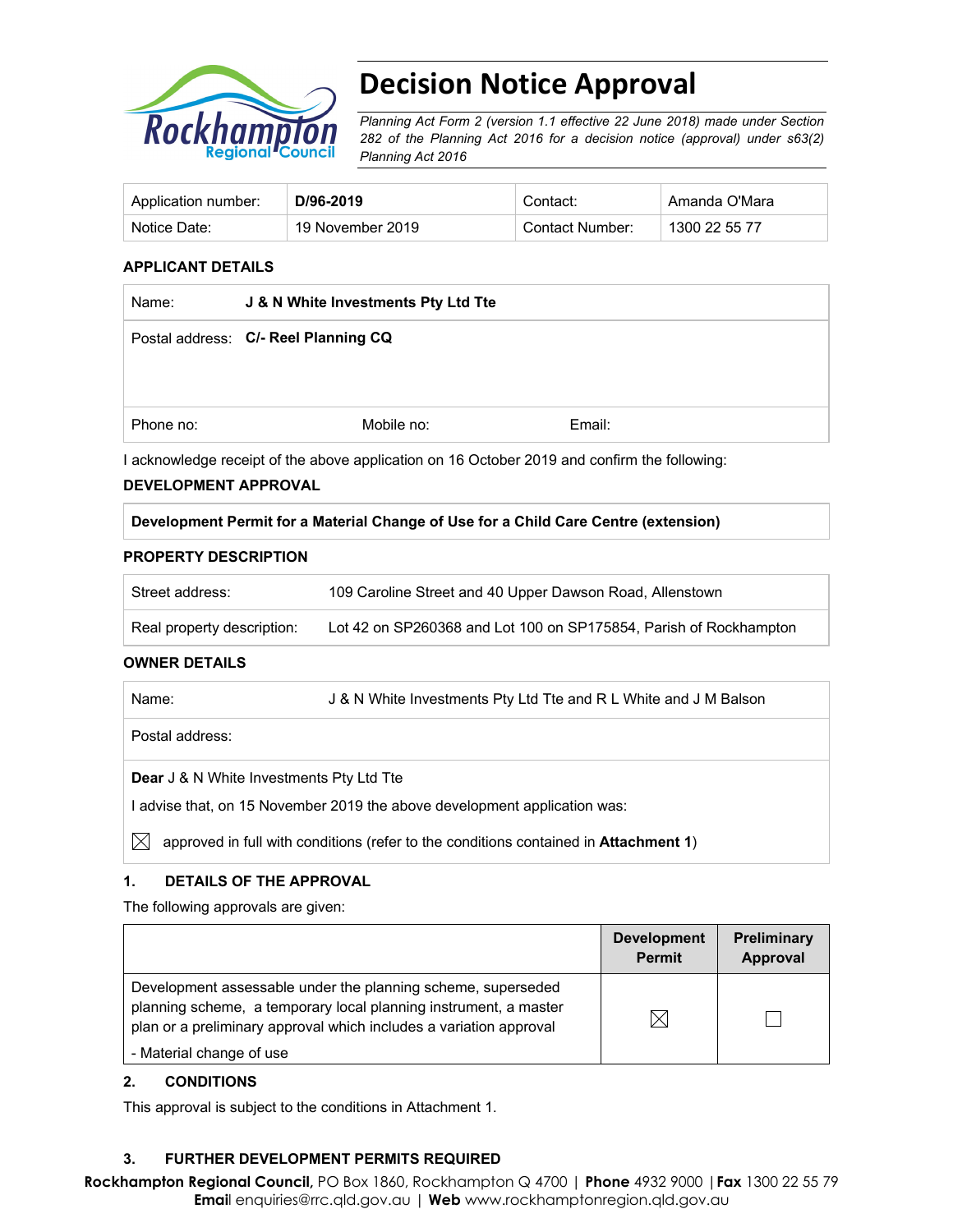Please be advised that the following development permits are required to be obtained before the development can be carried out:

| Type of development permit required | Subject of the required development permit |
|-------------------------------------|--------------------------------------------|
| Building Works                      |                                            |
| Plumbing and Drainage Works         |                                            |

### **4. REFERRAL AGENCIES NIL**

# **5. THE APPROVED PLANS**

#### **The approved development must be completed and maintained generally in accordance with the approved drawings and documents:**

| Drawing/report title     | Prepared by    | Date            | Reference number | Rev |
|--------------------------|----------------|-----------------|------------------|-----|
| <b>Overall Site Plan</b> | Dezignelements | 29 October 2019 | 19-055 / S-00    |     |
| Site Plan                | Dezignelements | 29 October 2019 | 19 055 / S-01    |     |
| Ground Floor Plan        | Dezignelements | 29 October 2019 | 19 055 / S-02    |     |
| Upper Floor Plan         | Dezignelements | 29 October 2019 | 19 055 / S-03    |     |
| Elevations               | Dezignelements | 29 October 2019 | 19 055 / S-04    |     |
| Elevations               | Dezignelements | 29 October 2019 | 19 055 / S-05    |     |

# **6. CURRENCY PERIOD FOR THE APPROVAL (s.85 of the** *Planning Act***)**

The standard currency periods stated in section 85 of *Planning Act 2016* apply to each aspect of development in this approval, if not stated in the conditions of approval attached.

# **7. STATEMENT OF REASONS**

| Description of the<br>development      | The proposed development is for a Material Change of Use for a Child Care<br>Centre (Extension)                                                                                                                                                                                                                                                                 |  |  |
|----------------------------------------|-----------------------------------------------------------------------------------------------------------------------------------------------------------------------------------------------------------------------------------------------------------------------------------------------------------------------------------------------------------------|--|--|
| <b>Reasons for Decision</b>            | The proposed use is an expansion to an existing use and will not create<br>a)<br>any additional impacts to the amenity of the surrounding residential<br>area.                                                                                                                                                                                                  |  |  |
|                                        | b)<br>The proposed use does not compromise the strategic framework in the<br>Rockhampton Region Planning Scheme 2015;                                                                                                                                                                                                                                           |  |  |
|                                        | Assessment of the development against the relevant zone purpose,<br>C)<br>planning scheme codes and planning scheme policies demonstrates<br>that the proposed development will not cause significant adverse<br>impacts on the surrounding natural environment, built environment and<br>infrastructure, community facilities, or local character and amenity; |  |  |
|                                        | The proposed development does not compromise the relevant State<br>d)<br>Planning Policy; and                                                                                                                                                                                                                                                                   |  |  |
|                                        | On balance, the application should be approved because the<br>e)<br>circumstances favour Council exercising its discretion to approve the<br>application even though the development does not comply with an<br>aspect of the assessment benchmarks.                                                                                                            |  |  |
| <b>Assessment</b><br><b>Benchmarks</b> | The proposed development was assessed against the following assessment<br>benchmarks:                                                                                                                                                                                                                                                                           |  |  |
|                                        | Low-Medium Density Residential Zone Code;<br>$\bullet$                                                                                                                                                                                                                                                                                                          |  |  |
|                                        | Airport Environs Overlay Code;<br>٠                                                                                                                                                                                                                                                                                                                             |  |  |
|                                        | Access, Parking and Transport Code;                                                                                                                                                                                                                                                                                                                             |  |  |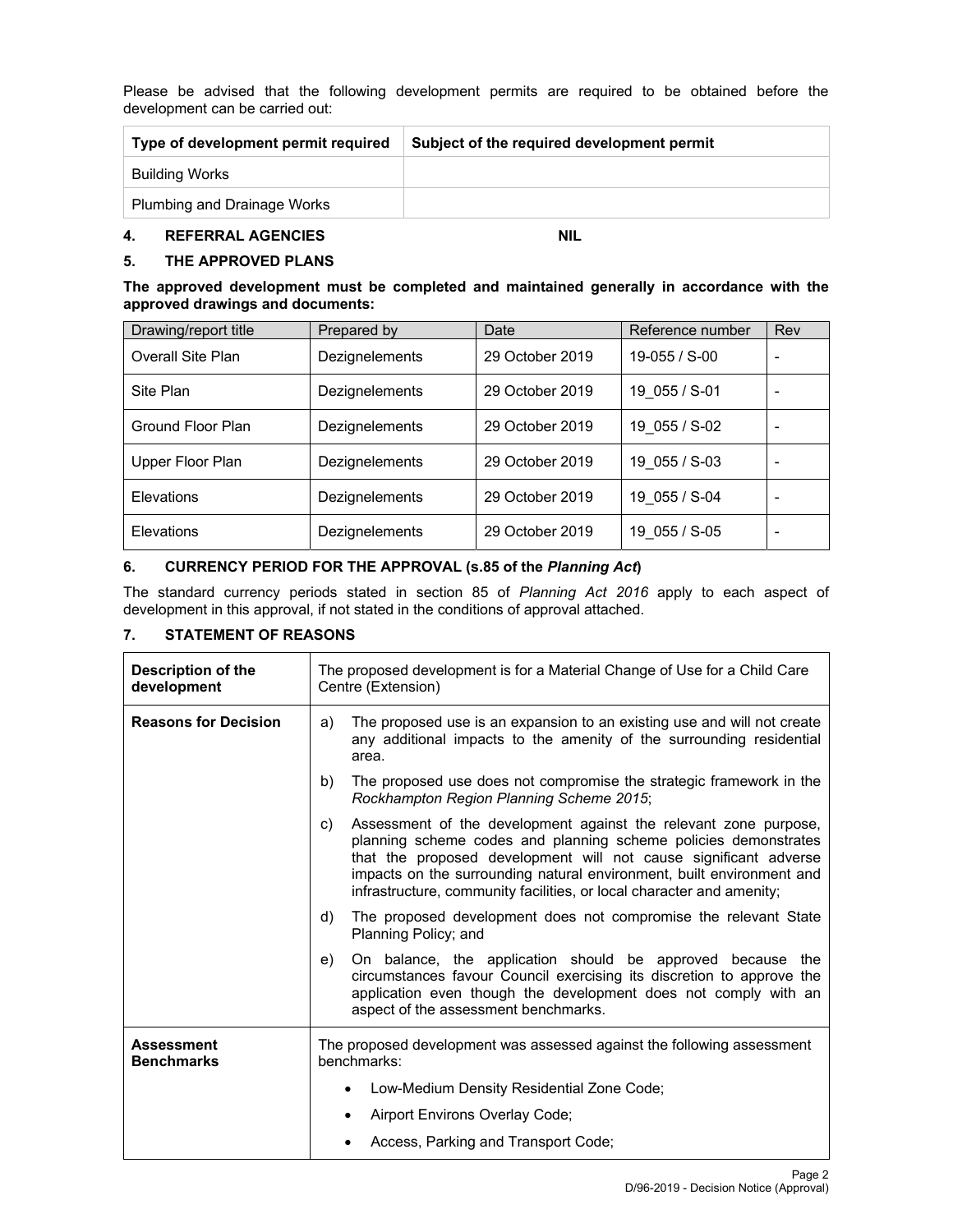|                                                    | $\bullet$                                                                                                                                                                                                                                                                                                                                    | Landscape Code;                       |  |  |  |
|----------------------------------------------------|----------------------------------------------------------------------------------------------------------------------------------------------------------------------------------------------------------------------------------------------------------------------------------------------------------------------------------------------|---------------------------------------|--|--|--|
|                                                    | Stormwater Management Code;                                                                                                                                                                                                                                                                                                                  |                                       |  |  |  |
|                                                    |                                                                                                                                                                                                                                                                                                                                              | Waste Management Code; and            |  |  |  |
|                                                    | Water and Sewer Code.                                                                                                                                                                                                                                                                                                                        |                                       |  |  |  |
| <b>Compliance with</b><br>assessment<br>benchmarks | The development was assessed against all of the assessment benchmarks<br>listed above and complies with all of these with the exception(s) listed below.                                                                                                                                                                                     |                                       |  |  |  |
|                                                    | Reasons for the approval despite non-<br><b>Assessment</b><br><b>Benchmark</b><br>compliance with benchmark                                                                                                                                                                                                                                  |                                       |  |  |  |
|                                                    | The proposal will operate from 06.30 to 18.30<br>Low Density Residential<br>from Monday to Friday with no operations on<br>Zone (P19)<br>weekends or public holidays, which closely aligns<br>with the existing Child Care Centre's operating<br>hours. The proposal is not anticipated to impact<br>on the amenity of adjoining residences. |                                       |  |  |  |
| <b>Matters prescribed by</b>                       | (i)                                                                                                                                                                                                                                                                                                                                          | The State Planning Policy - Part E;   |  |  |  |
| regulation                                         | (ii)                                                                                                                                                                                                                                                                                                                                         | The Central Queensland Regional Plan; |  |  |  |
|                                                    | (iii) The Rockhampton Region Planning Scheme 2015;                                                                                                                                                                                                                                                                                           |                                       |  |  |  |
|                                                    | (iv) Surrounding use of adjacent premises in terms of commensurate and<br>consistent development form; and                                                                                                                                                                                                                                   |                                       |  |  |  |
|                                                    | (v) The common material, being the material submitted with the<br>application.                                                                                                                                                                                                                                                               |                                       |  |  |  |

# **8. APPEAL RIGHTS**

The rights of an applicant to appeal to a tribunal or the Planning and Environment Court against a decision about a development application are set out in chapter 6, part 1 of the *Planning Act 2016*. There may also be a right to make an application for a declaration by a tribunal (see chapter 6, part 2 of the *Planning Act 2016).*

#### *Appeal by an applicant*

An applicant for a development application may appeal to the Planning and Environment Court against the following:

- the refusal of all or part of the development application
- a provision of the development approval
- the decision to give a preliminary approval when a development permit was applied for
- a deemed refusal of the development application.

An applicant may also have a right to appeal to the Development tribunal. For more information, see schedule 1 of the *Planning Act 2016*.

The timeframes for starting an appeal in the Planning and Environment Court are set out in section 229 of the *Planning Act 2016*.

**Attachment 2** is an extract from the *Planning Act 2016* that sets out the applicant's appeal rights and the appeal rights of a submitter.

#### **9. WHEN THE DEVELOPMENT APPROVAL TAKES EFFECT**

This development approval takes effect:

From the time the decision notice is given  $-$  if there is no submitter and the applicant does not appeal the decision to the court.

Or

When the submitter's appeal period ends  $-$  if there is a submitter and the applicant does not appeal the decision to the court.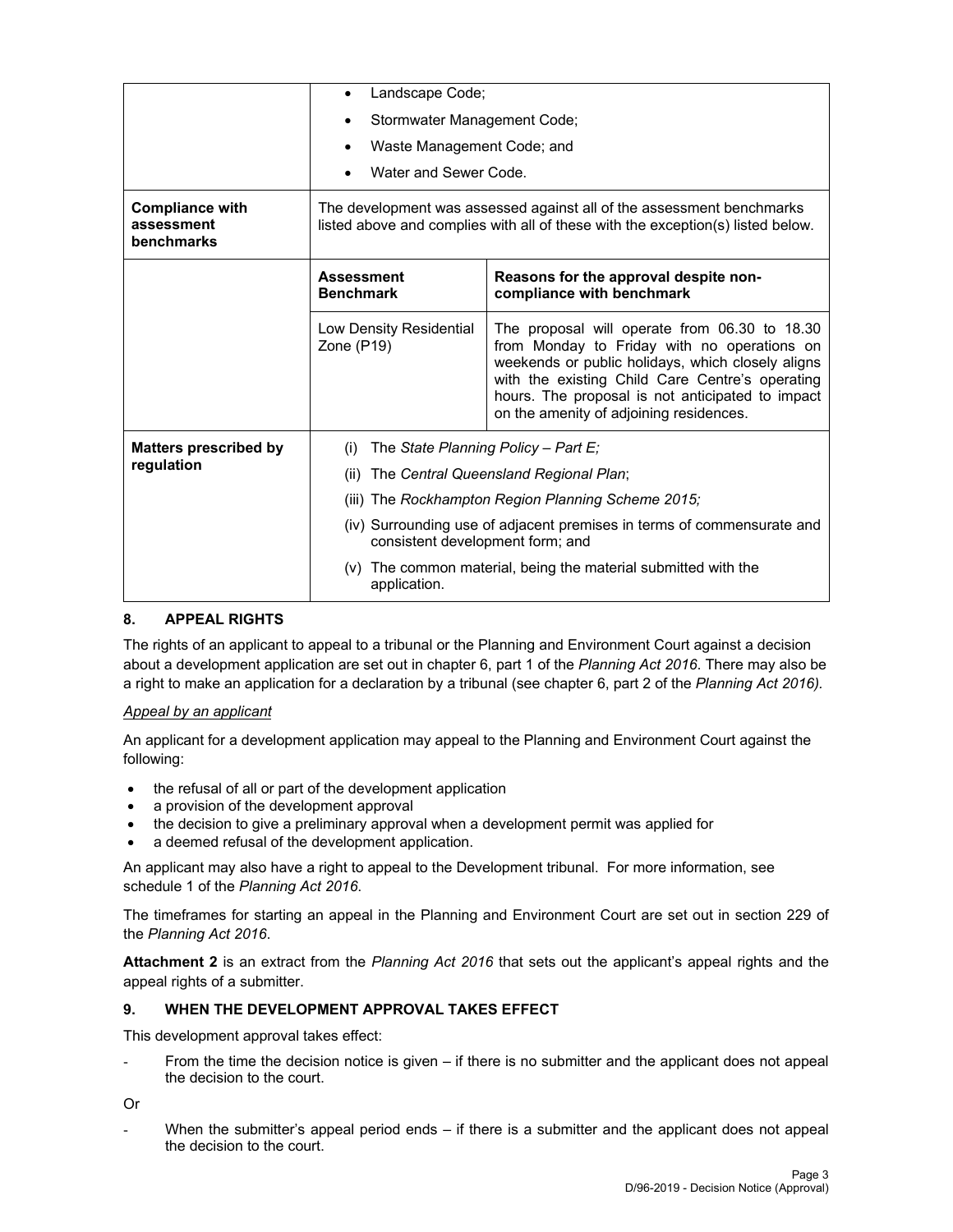Or

- Subject to the decision of the court, when the appeal is finally decided – if an appeal is made to the court.

# **10. ASSESSMENT MANAGER**

| Name: | Amanda O'Mara<br><b>ACTING COORDINATOR</b> | Signature: | Date: 19 November 2019 |
|-------|--------------------------------------------|------------|------------------------|
|       | <b>DEVELOPMENT ASSESSMENT</b>              |            |                        |

# **Attachment 1 – Conditions of the approval**

*Part 1* **–** *Conditions imposed by the assessment manager [Note: where a condition is imposed about infrastructure under Chapter 4 of the Planning Act 2016, the relevant provision of the Act under which this condition was imposed must be specified.]*

# **Attachment 2—Extract on appeal rights**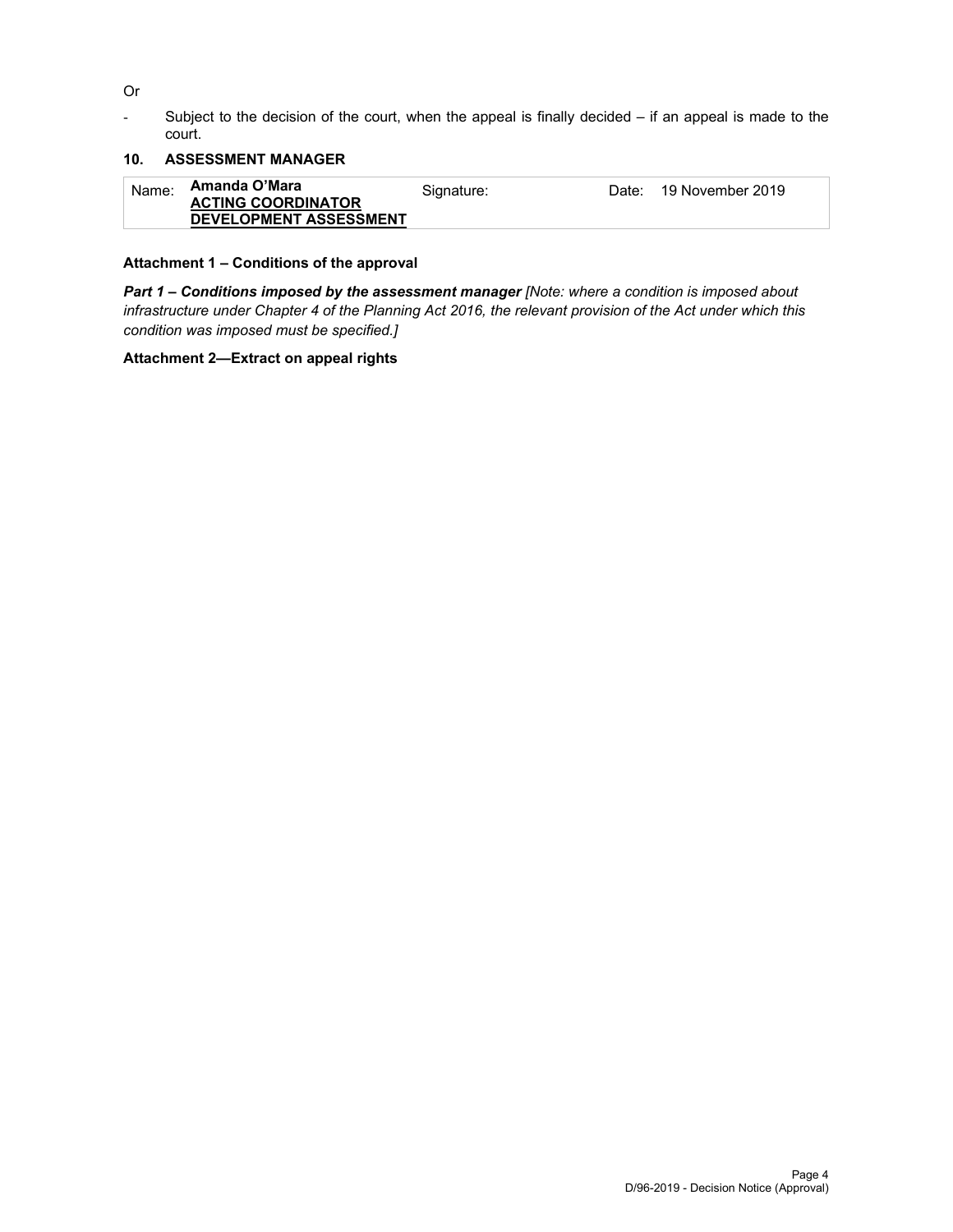

# **Attachment 1 – Part 1 Rockhampton Regional Council Conditions**

*Planning Act 2016* 

- 1.0 ADMINISTRATION
- 1.1 The Developer and his employee, agent, contractor or invitee is responsible for ensuring compliance with the conditions of this development approval.
- 1.2 Where these Conditions refer to "Council" in relation to requiring Council to approve or to be satisfied as to any matter, or conferring on the Council a function, power or discretion, that role may be fulfilled in whole or in part by a delegate appointed for that purpose by the Council.
- 1.3 All conditions, works, or requirements of this development approval must be undertaken and completed:
	- 1.3.1 to Council's satisfaction;
	- 1.3.2 at no cost to Council; and
	- 1.3.3 prior to the commencement of the use,

unless otherwise stated.

- 1.4 Infrastructure requirements of this development approval must be contributed to the relevant authorities, where applicable, at no cost to Council, prior to the commencement of the use, unless otherwise stated.
- 1.5 The following further Development Permits must be obtained prior to the commencement of any works associated with their purposes:
	- 1.5.1 Plumbing and Drainage Works; and
	- 1.5.2 Building Works.
- 1.6 A Development Permit for Plumbing and Drainage Works must be obtained prior to the issue of a Development Permit for Building Works.
- 1.7 All works must be designed, constructed and maintained in accordance with the relevant Council policies, guidelines and standards, unless otherwise stated.
- 1.8 All engineering drawings/specifications, design and construction works must be in accordance with the requirements of the relevant *Australian Standards* and must be approved, supervised and certified by a Registered Professional Engineer of Queensland.
- 1.9 The play area on Lot 42 on SP260368 must be necessarily associated with, and operate in an ancillary manner to the approved Child Care Centre on Lot 100 on SP175854.
- 2.0 APPROVED PLANS AND DOCUMENTS
- 2.1 The approved development must be completed and maintained generally in accordance with the approved plans and documents, except where amended by any condition of this development approval:

| Drawing/report title     | Prepared by    | Date            | Reference<br>number | Rev |
|--------------------------|----------------|-----------------|---------------------|-----|
| <b>Overall Site Plan</b> | Dezignelements | 29 October 2019 | 19-055 / S-00       |     |
| Site Plan                | Dezignelements | 29 October 2019 | 19 055 / S-01       |     |
| Ground Floor Plan        | Dezignelements | 29 October 2019 | 19 055 / S-02       |     |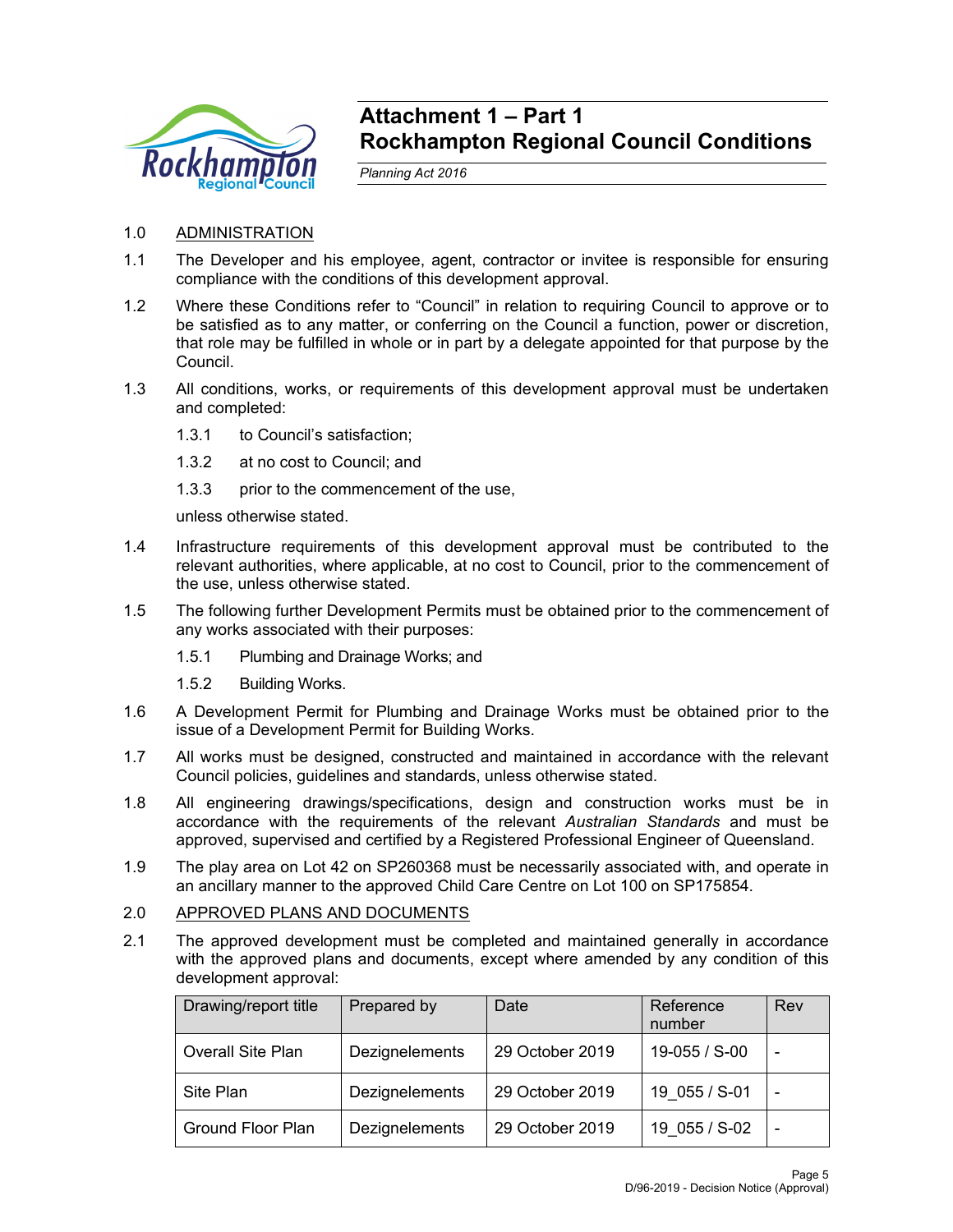| Drawing/report title | Prepared by    | Date            | Reference<br>number | Rev |
|----------------------|----------------|-----------------|---------------------|-----|
| Upper Floor Plan     | Dezignelements | 29 October 2019 | 19 055 / S-03       |     |
| Elevations           | Dezignelements | 29 October 2019 | 19 055 / S-04       |     |
| Elevations           | Dezignelements | 29 October 2019 | 19 055 / S-05       |     |

- 2.2 Where there is any conflict between the conditions of this development approval and the details shown on the approved plans and documents, the conditions of this development approval must prevail.
- 2.3 Where conditions require the above plans or documents to be amended, the revised document(s) must be submitted for approval by Council prior to the submission of an application for a Development Permit for Building Works.

# 3.0 ACCESS WORKS

3.1 All vehicular and pedestrian access to and from the development (indoor / outdoor play area) must be via Glencoe Street only. Direct vehicular and pedestrian access to the development (indoor / outdoor play area) from Caroline Street is prohibited.

# 4.0 PLUMBING AND DRAINAGE WORKS

- 4.1 All internal plumbing and drainage works must be designed and constructed in accordance with the approved plans (refer to condition 2.1), *Capricorn Municipal Development Guidelines*, *Water Supply (Safety and Reliability) Act 2008, Plumbing and Drainage Act 2018*, Council's Plumbing and Drainage Policies and the provisions of a Development Permit for Plumbing and Drainage Works.
- 4.2 The development must be connected to Council's reticulated sewerage and water networks.
- 4.3 The existing sewerage and water connection point(s) must be retained, and upgraded if necessary, to service the development.
- 4.4 Alteration, disconnection or relocation of internal plumbing and sanitary drainage works associated with the existing building must be in accordance with regulated work under the *Plumbing and Drainage Act 2018* and Council's Plumbing and Drainage Policies.
- 4.5 The proposed development must be provided with a master meter at the development site boundary (109 Caroline Street) and sub-meters for each sole occupancy building in accordance with the *Queensland Plumbing and Drainage Code* and Council's Sub-metering Policy.
- 4.6 Adequate domestic and fire fighting protection must be provided to the development, and must be certified by an hydraulic engineer or other suitably qualified person.
- 4.7 Sewer connections and water meter boxes located within trafficable areas must be raised or lowered to suit the finished surface levels and must be provided with heavy duty trafficable lids.
- 4.8 Sewerage trade waste permits must be obtained for the discharge of any non-domestic waste into Council's reticulated sewerage network. Arrestor traps must be provided where commercial or non-domestic waste is proposed to be discharged into the sewer system.

# 5.0 ROOF AND ALLOTMENT DRAINAGE WORKS

- 5.1 All roof and allotment drainage works must be designed and constructed in accordance with the approved plans (refer to condition 2.1), *Queensland Urban Drainage Manual*, *Capricorn Municipal Development Guidelines* and sound engineering practice.
- 5.2 All roof water (dwelling and covered patio) must be collected and drained to the kerb and channel in Caroline Street.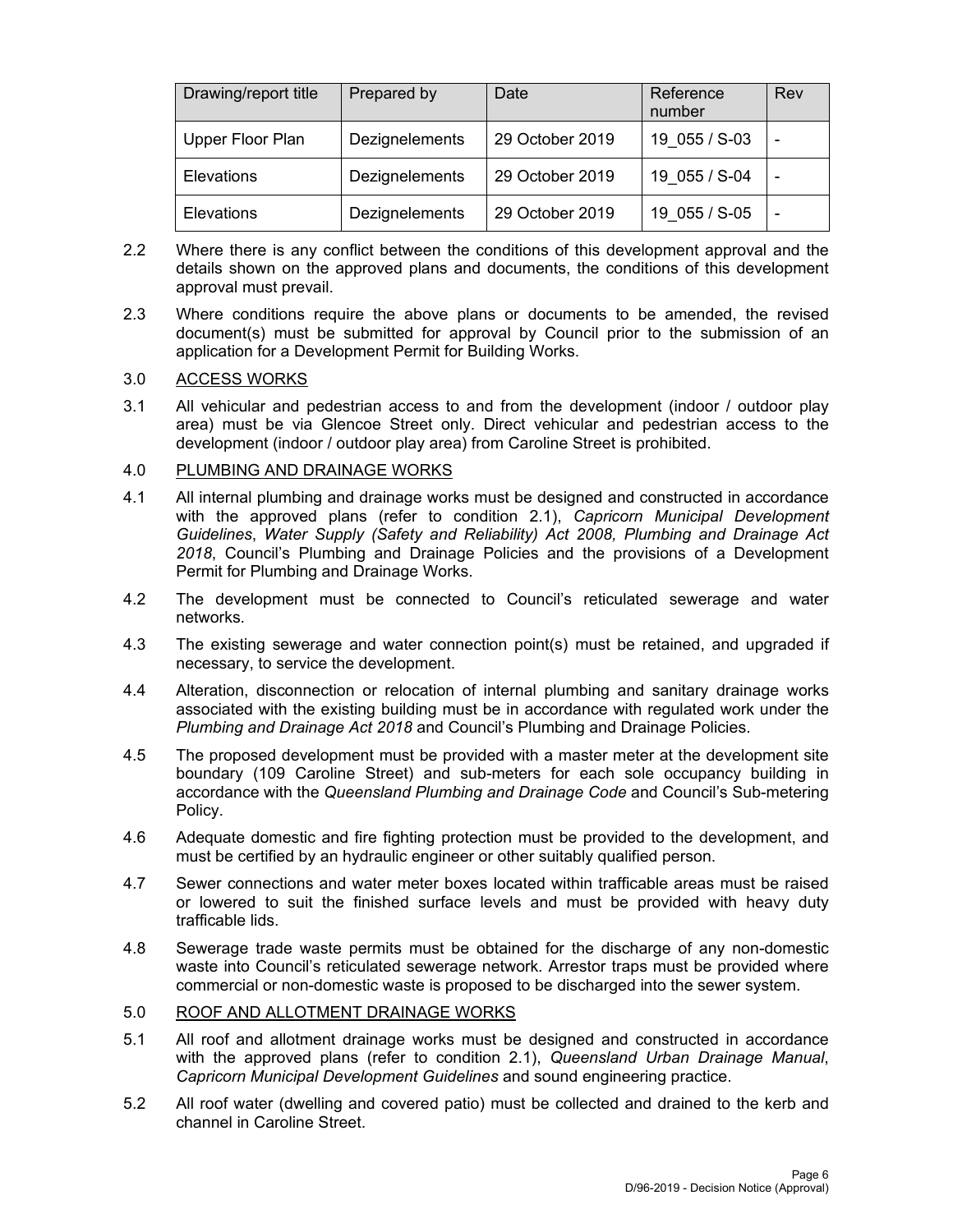- 5.3 All allotment runoff from the development must be directed to a lawful point of discharge and must not restrict, impair or change the natural flow of runoff water or cause a nuisance or worsening to surrounding land or infrastructure.
- 5.4 The proposed fence must be constructed such that the upstream runoff (sheet flow) is able to be accommodated within the site.

# 6.0 SITE WORKS

- 6.1 All earthworks must be undertaken in accordance with *Australian Standard AS3798 "Guidelines on earthworks for commercial and residential developments".*
- 6.2 Site works must be constructed such that they do not, at any time, in any way restrict, impair or change the natural flow of runoff water, or cause a nuisance or worsening to surrounding land or infrastructure.

# 7.0 BUILDING WORKS

- 7.1 A Development Permit for Building Works must be obtained prior to the commencement of any building works on the development site.
- 7.2 All building works must be undertaken in accordance with *Queensland Development Code, Mandatory Part 1.4* for building over or near relevant infrastructure.
- 7.3 All proposed sturctures including the ramp must be completely outside of the existing sewerage easement.

# 8.0 ELECTRICITY

8.1 Electricity services must be provided to the development in accordance with the standards and requirements of the relevant service provider.

# 9.0 TELECOMMUNICATIONS

9.1 Telecommunications services must be provided to the development in accordance with the standards and requirements of the relevant service provider.

# 10.0 ASSET MANAGEMENT

- 10.1 Any alteration necessary to electricity, telephone, water mains, sewerage mains, and/or public utility installations resulting from the development or in connection with the development, must be undertaken and completed at no cost to Council.
- 10.2 Any damage to existing stormwater, water supply and sewerage infrastructure, kerb and channel, pathway or roadway (including removal of concrete slurry from public land and Council infrastructure), that occurs while any works are being carried out in association with this development approval must be repaired at full cost to the developer. This includes the reinstatement of any existing traffic signs or pavement markings that may have been removed or damaged.

# 11.0 ENVIRONMENTAL

- 11.1 An Erosion Control and Stormwater Control Management Plan in accordance with the *Capricorn Municipal Design Guidelines*, must be:
	- 11.1.1 implemented, monitored and maintained for the duration of the works, and until all exposed soil areas are permanently stabilised (for example, turfed, hydromulched, concreted, landscaped); and
	- 11.1.2 available on-site for inspection by Council Officers whilst all works are being carried out.

# 12.0 OPERATING PROCEDURES

12.1 All construction materials, waste, waste skips, machinery and contractors' vehicles must be located and stored or parked within the development site. Storage of materials or parking of construction machinery or contractors' vehicles must not occur within Caroline Street, Upper Dawson Road or Glencoe Street.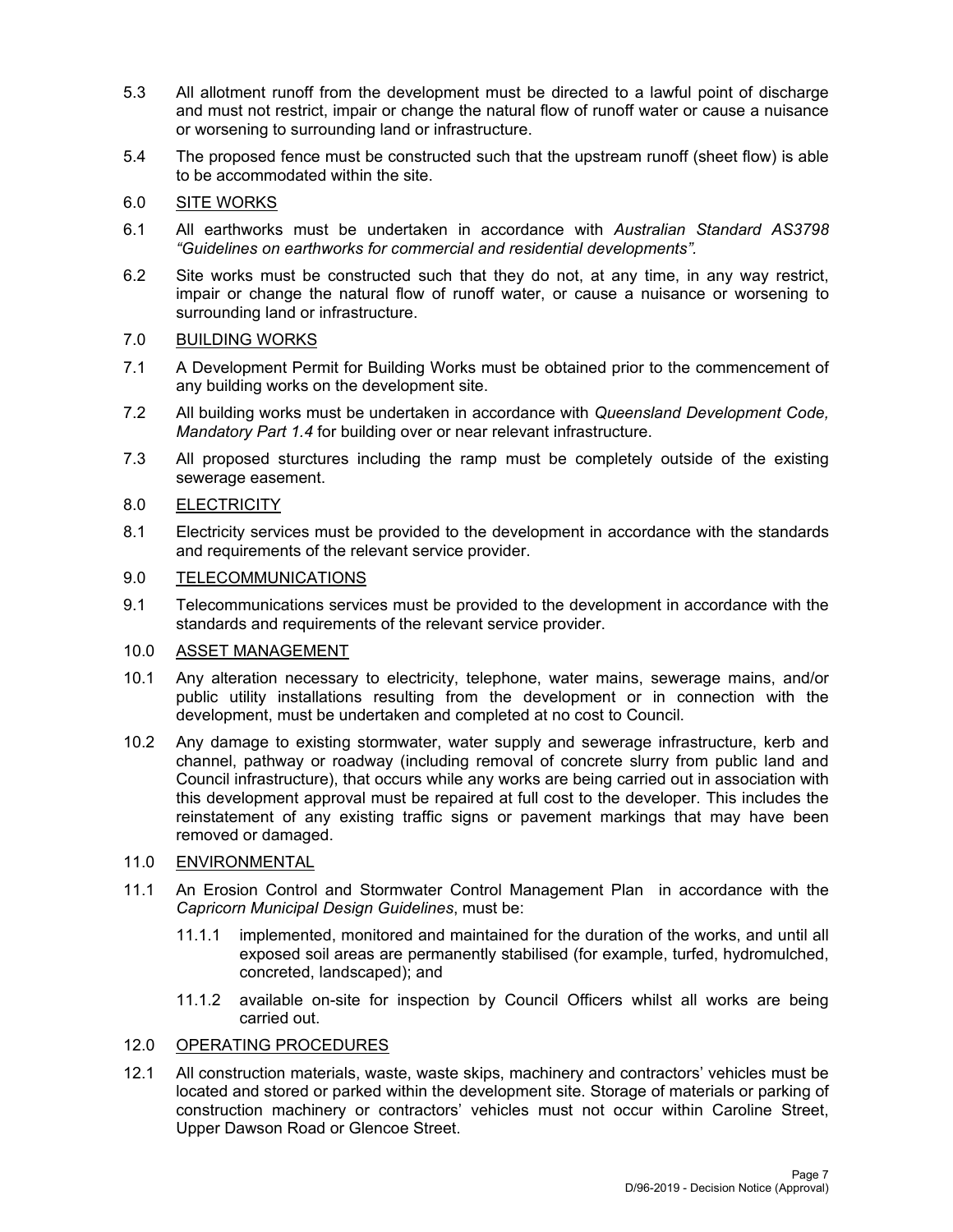- 12.2 Any lighting devices associated with the development, such as sensory lighting, must be positioned on the development site and shielded so as not to cause glare or other nuisance to nearby residents and motorists. Night lighting must be designed, constructed and operated in accordance with *Australian Standard AS4282 "Control of the obtrusive effects of outdoor lighting"*.
- 12.3 Noise emitted from the activity must not cause an environmental nuisance.
- 12.4 Operations on the site must have no significant impact on the amenity of adjoining premises or the surrounding area due to the emission of light, noise or dust.
- 12.5 When requested by Council, noise monitoring must be undertaken and recorded within three (3) months, to investigate any genuine complaint of nuisance caused by noise. The monitoring data, an analysis of the data and a report, including noise mitigation measures, must be provided to Council within fourteen (14) days of the completion of the investigation. Council may require any noise mitigation measures identified in the assessment to be implemented within appropriate timeframes. Noise measurements must be compared with the acoustic quality objectives specified in the most recent edition of the *Environmental Protection (Noise) Policy 2008*.

Note: Condition 12.5 is only applicable to Lot 42 on SP260368.

- 12.6 The hours of operations for the development site (child play area) must be limited to:
	- (i) 06:30 hours to 1830 hours on Monday to Friday,

with no operations on Saturday, Sundays or Public Holidays.

# ADVISORY NOTES

NOTE 1. Aboriginal Cultural Heritage

It is advised that under section 23 of the *Aboriginal Cultural Heritage Act 2003*, a person who carries out an activity must take all reasonable and practicable measures to ensure the activity does not harm Aboriginal cultural heritage (the "cultural heritage duty of care"). Maximum penalties for breaching the duty of care are listed in the Aboriginal cultural heritage legislation. The information on Aboriginal cultural heritage is available on the Department of Aboriginal and Torres Strait Islander and Partnerships website www.datsip.qld.gov.au.

#### NOTE 2. Asbestos Removal

Any demolition and/or removal works involving asbestos materials must be undertaken in accordance with the requirements of the *Work Health and Safety Act 2011* and *Public Health Act 2005*.

# NOTE 3. General Environmental Duty

General environmental duty under the *Environmental Protection Act 1994* prohibits unlawful environmental nuisance caused by noise, aerosols, particles, dust, ash, fumes, light, odour or smoke beyond the boundaries of the development site during all stages of the development including earthworks, construction and operation.

#### NOTE 4. General Safety Of Public During Construction

The *Work Health and Safety Act 2011* and *Manual of Uniform Traffic Control Devices* must be complied with in carrying out any construction works, and to ensure safe traffic control and safe public access in respect of works being constructed on a road.

### NOTE 5. Infrastructure Charges Notice

This application is subject to infrastructure charges in accordance with Council policies. The charges are presented on an Infrastructure Charges Notice.

#### NOTE 6. Indoor Play Area Finished Floor Level

It is advised that the finish floor level of the child play area to be a minimum 200 millimetres above the existing surface level. This will ensure 100 millimetres freeboard is achieved above the 1% AEP local flood event.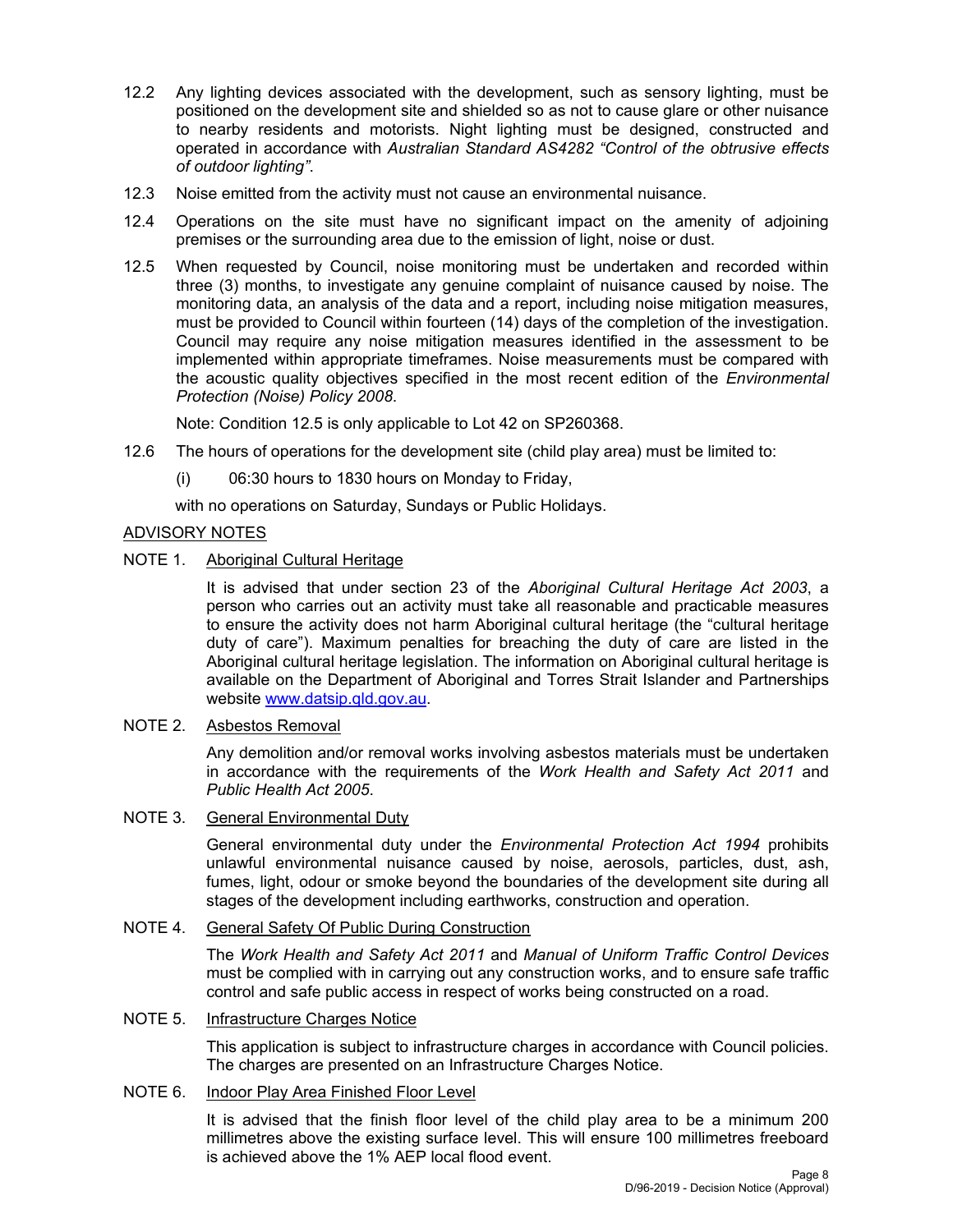

# **Attachment 2 - Appeal Rights**

*PLANNING ACT 2016*

The following is an extract from the *Planning Act 2016 (Chapter 6)*

### *Appeal rights*

#### *229 Appeals to tribunal or P&E Court*

- (1) Schedule 1 states—
	- (a) matters that may be appealed to— (i) either a tribunal or the P&E Court; or (ii) only a tribunal; or (iii) only the P&E Court; and
	- (b) the person—
		- (i) who may appeal a matter (the **appellant**); and
		- (ii) who is a respondent in an appeal of the matter; and (iii) who is a co-respondent in an appeal of the matter; and
		- (iv) who may elect to be a co-respondent in an appeal of the matter.
- (2) An appellant may start an appeal within the appeal period.
- (3) The **appeal period** is—
	- (a) for an appeal by a building advisory agency—10 business days after a decision notice for the decision is given to the agency or
	- (b) for an appeal against a deemed refusal—at any time after the deemed refusal happens; or
	- (c) for an appeal against a decision of the Minister, under chapter 7, part 4, to register premises or to renew the registration of premises—20 business days after a notice is published under section 269(3)(a) or (4); or
	- (d) for an appeal against an infrastructure charges notice— 20 business days after the infrastructure charges notice is given to the person; or
	- (e) for an appeal about a deemed approval of a development application for which a decision notice has not been given—30 business days after the applicant gives the deemed approval notice to the assessment manager; or
	- (f) for any other appeal—20 business days after a notice of the decision for the matter, including an enforcement notice, is given to the person.

#### Note—

See the P&E Court Act for the court's power to extend the appeal period.

- (4) Each respondent and co-respondent for an appeal may be heard in the appeal.
- (5) If an appeal is only about a referral agency's response, the assessment manager may apply to the tribunal or P&E Court to withdraw from the appeal.
- (6) To remove any doubt, it is declared that an appeal against an infrastructure charges notice must not be about— (a) the adopted charge itself; or
	- (b) for a decision about an offset or refund—
		- (i) the establishment cost of trunk infrastructure identified in a LGIP; or
		- (ii) the cost of infrastructure decided using the method
	- included in the local government's charges resolution.

#### **230 Notice of appeal**

- (1) An appellant starts an appeal by lodging, with the registrar of the tribunal or P&E Court, a notice of appeal that— (a) is in the approved form; and
	- (b) succinctly states the grounds of the appeal.
- (2) The notice of appeal must be accompanied by the required fee.
- (3) The appellant or, for an appeal to a tribunal, the registrar must, within the service period, give a copy of the notice of appeal to—
- (a) the respondent for the appeal; and
- (b) each co-respondent for the appeal; and
- (c) for an appeal about a development application under schedule 1, table 1, item 1—each principal submitter for the development application; and
- (d) for an appeal about a change application under schedule 1, table 1, item 2—each principal submitter for the change application; and
- (e) each person who may elect to become a co-respondent for the appeal, other than an eligible submitter who is not a principal submitter in an appeal under paragraph (c) or (d); and
- (f) for an appeal to the P&E Court—the chief executive; and
- (g) for an appeal to a tribunal under another Act—any other person who the registrar considers appropriate.
- (4) The **service period** is—
	- (a) if a submitter or advice agency started the appeal in the P&E Court-2 business days after the appeal is started; or
	- (b) otherwise—10 business days after the appeal is started.
- (5) A notice of appeal given to a person who may elect to be a co-respondent must state the effect of subsection
- (6) A person elects to be a co-respondent by filing a notice of election, in the approved form, within 10 business days
	- after the notice of appeal is given to the person*.*
- **231 Other appeals**
- (1) Subject to this chapter, schedule 1 and the P&E Court Act, unless the Supreme Court decides a decision or other matter under this Act is affected by jurisdictional error, the decision or matter is non-appealable.
- (2) The Judicial Review Act 1991, part 5 applies to the decision or matter to the extent it is affected by jurisdictional error.
- (3) A person who, but for subsection (1) could have made an application under the Judicial Review Act 1991 in relation to the decision or matter, may apply under part 4 of that Act for a statement of reasons in relation to the decision or matter.
- (4) In this section— **decision** includes—
	- (a) conduct engaged in for the purpose of making a decision; and
	- (b) other conduct that relates to the making of a decision; and
	- (c) the making of a decision or the failure to make a decision; and
	- (d) a purported decision; and
	- (e) a deemed refusal.

**non-appealable**, for a decision or matter, means the decision or matter—

- (a) is final and conclusive; and
- (b) may not be challenged, appealed against, reviewed, quashed, set aside or called into question in any other way under the Judicial Review Act 1991 or otherwise, whether by the Supreme Court, another court, a tribunal or another entity; and
- (c) is not subject to any declaratory, injunctive or other order of the Supreme Court, another court, a tribunal or another entity on any ground.

#### **232 Rules of the P&E Court**

- (1) A person who is appealing to the P&E Court must comply with the rules of the court that apply to the appeal.
- (2) However, the P&E Court may hear and decide an appeal even if the person has not complied with rules of the P&E Court.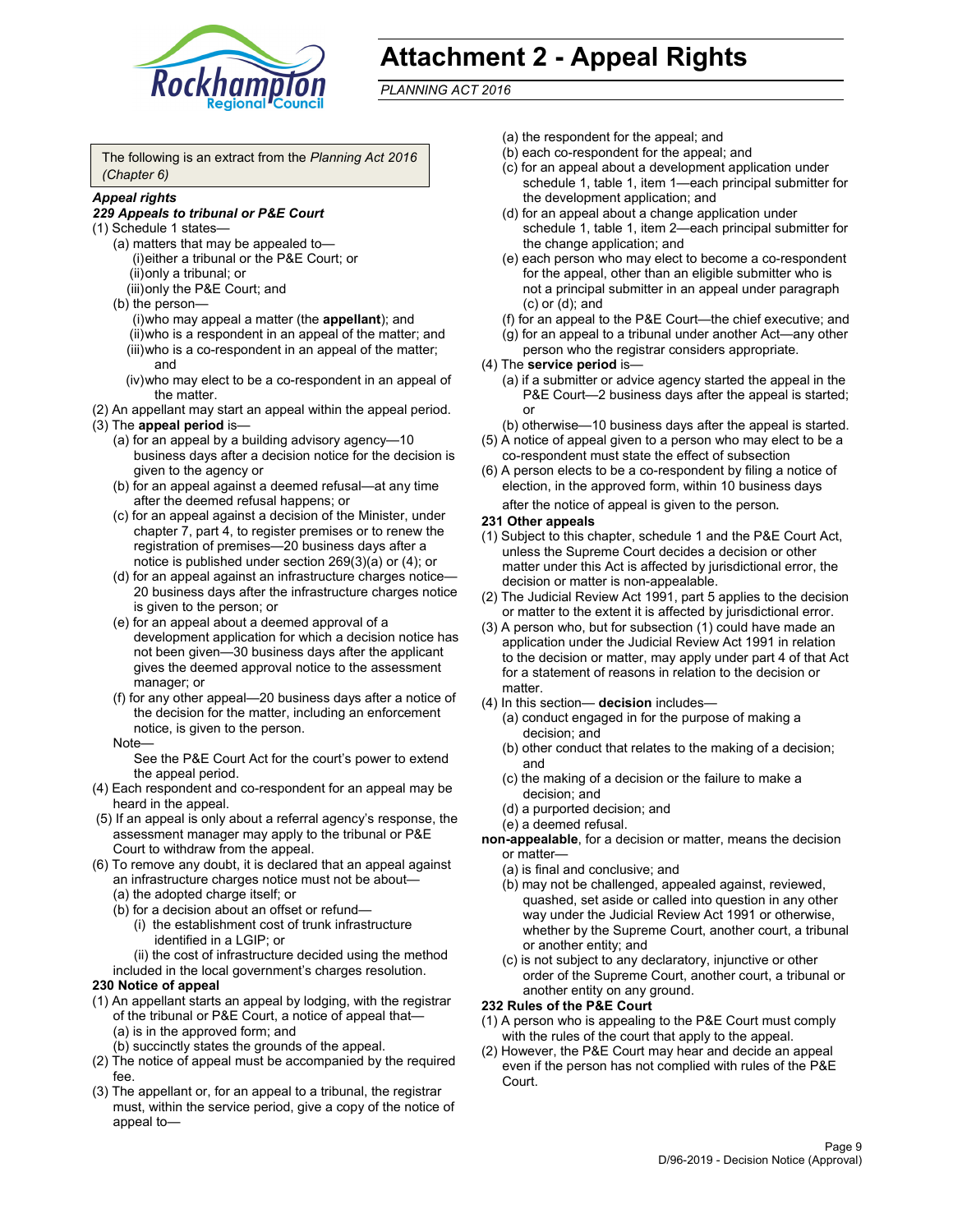

# **Appeal Rights**

*PLANNING ACT 2016*

# **Schedule 1**

# **Appeals section 229**

- **1 Appeal rights and parties to appeals**
- (1) Table 1 states the matters that may be appealed to—(a) the P&E court; or (b) a tribunal.
- (2) However, table 1 applies to a tribunal only if the matter involves—
	- (a) the refusal, or deemed refusal of a development application, for—
	- (i) a material change of use for a classified building; or
	- (ii) operational work associated with building work, a retaining wall, or a tennis court; or
	- (b) a provision of a development approval for—
	- (i) a material change of use for a classified building; or
- (ii) operational work associated with building work, a retaining wall, or a tennis court; or
	- (c) if a development permit was applied for—the decision to give a preliminary approval for— (i) a material change of use for a classified building; or
	- (ii) operational work associated with building work, a retaining wall, or a tennis court; or
	- (d) a development condition if—
		- (i) the development approval is only for a material change of use that involves the use of a building classified under the Building Code as a class 2 building; and
		- (ii) the building is, or is proposed to be, not more than 3 storeys; and
		- (iii) the proposed development is for not more than 60 sole-occupancy units; or
	- (e) a decision for, or a deemed refusal of, an extension application for a development approval that is only for a material change of use of a classified building; or
	- (f) a decision for, or a deemed refusal of, a change application for a development approval that is only for a material change of use of a classified building; or
	- (g) a matter under this Act, to the extent the matter relates to—
		- (i) the Building Act, other than a matter under that Act that may or must be decided by the Queensland Building and Construction Commission; or
		- (ii) the Plumbing and Drainage Act, part 4 or 5; or
	- (h) a decision to give an enforcement notice in relation to a matter under paragraphs (a) to (g); or
	- (i) a decision to give an infrastructure charges notice; or
	- (j) the refusal, or deemed refusal, of a conversion application; or
	- (k) a matter that, under another Act, may be appealed to the tribunal; or
	- (l) a matter prescribed by regulation.
- (3) Also, table 1 does not apply to a tribunal if the matter
	- involves—
		- (a) for a matter in subsection  $(2)(a)$  to  $(d)$ 
			- (i) a development approval for which the development application required impact assessment; and
			- (ii) a development approval in relation to which the assessment manager received a properly made submission for the development application; or
	- (b) a provision of a development approval about the identification or inclusion, under a variation approval, of a matter for the development.
- (4) Table 2 states the matters that may be appealed only to the P&E Court.
- (5) Table 3 states the matters that may be appealed only to the tribunal.
- (6) In each table—
	- (a) column 1 states the appellant in the appeal; and
	- (b) column 2 states the respondent in the appeal; and
	- (c) column 3 states the co-respondent (if any) in the appeal; and
	- (d) column 4 states the co-respondents by election (if any) in the appeal.
- (7) If the chief executive receives a notice of appeal under section 230(3)(f), the chief executive may elect to be a corespondent in the appeal.

| Table 1<br>Appeals to the P&E Court and, for certain matters, to a tribunal                                      |                                                                                                                                |                                                                                          |                                                       |  |
|------------------------------------------------------------------------------------------------------------------|--------------------------------------------------------------------------------------------------------------------------------|------------------------------------------------------------------------------------------|-------------------------------------------------------|--|
| 1. Development applications<br>An appeal may be made against-<br>(c) a provision of the development approval; or | (a) the refusal of all or part of the development application; or<br>(b) the deemed refusal of the development application; or | (d) if a development permit was applied for—the decision to give a preliminary approval. |                                                       |  |
| Column 1<br>Column 2<br>Column 3<br>Column 4                                                                     |                                                                                                                                |                                                                                          |                                                       |  |
| Appellant                                                                                                        | Respondent                                                                                                                     | Co-respondent<br>$(i$ f anv $)$                                                          | Co-respondent by election<br>(if any)                 |  |
| The applicant                                                                                                    | The assessment<br>manager                                                                                                      | If the appeal is about<br>a concurrence                                                  | 1 A concurrence agency that is<br>not a co-respondent |  |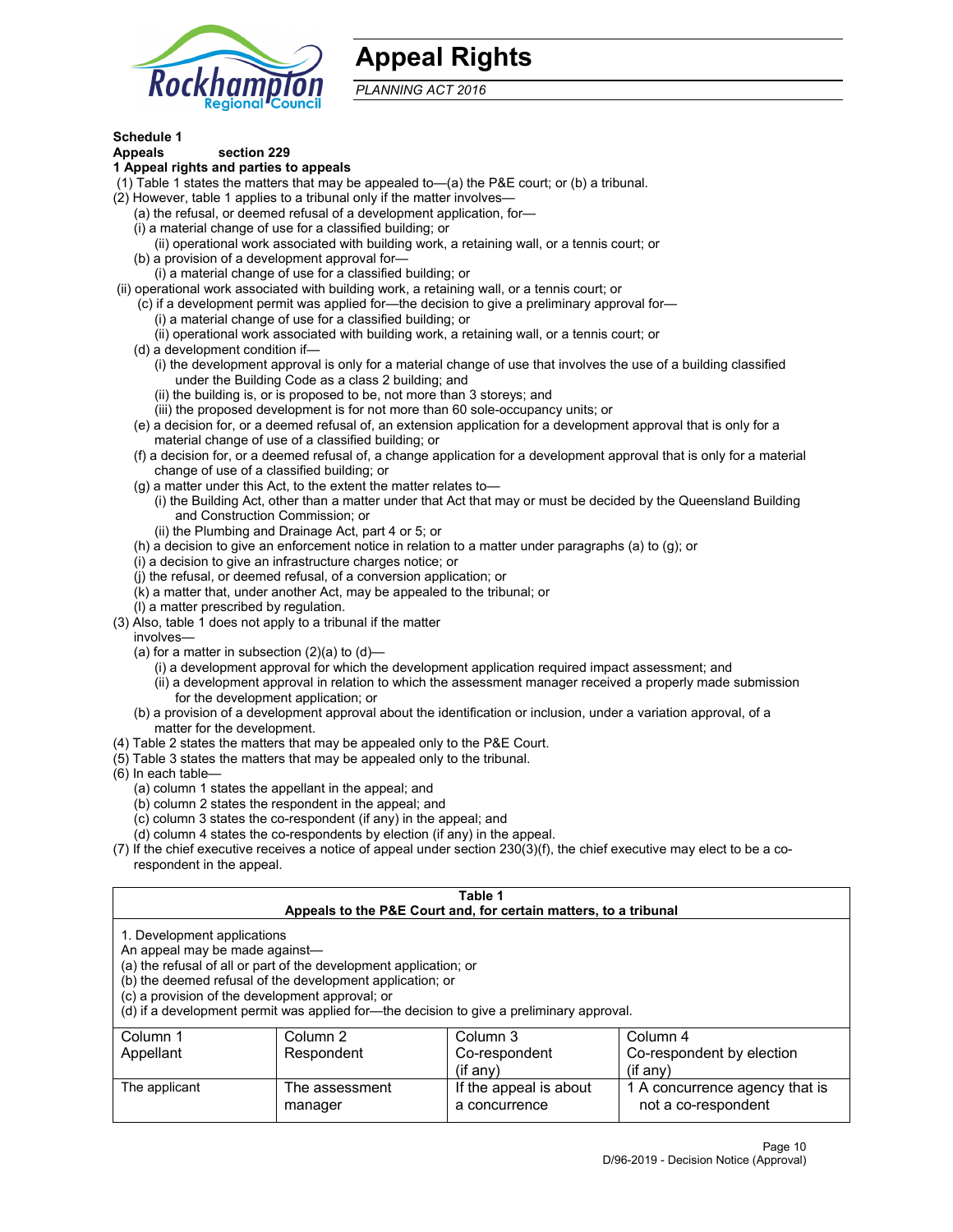| Table 1<br>Appeals to the P&E Court and, for certain matters, to a tribunal                                                                                                                        |                                     |                                                                 |                                                                                                                                                                                                                                                                                                                                                 |
|----------------------------------------------------------------------------------------------------------------------------------------------------------------------------------------------------|-------------------------------------|-----------------------------------------------------------------|-------------------------------------------------------------------------------------------------------------------------------------------------------------------------------------------------------------------------------------------------------------------------------------------------------------------------------------------------|
| 2. Change applications<br>An appeal may be made against-                                                                                                                                           |                                     | agency's referral<br>response-the<br>concurrence agency         | 2 If a chosen Assessment<br>manager is the respondent-<br>the prescribed assessment<br>manager<br>3 Any eligible advice agency for<br>the application<br>4 Any eligible submitter for the<br>application<br>(a) a responsible entity's decision for a change application, other than a decision made by the P&E court; or                       |
| (b) a deemed refusal of a change application.<br>Column 1<br>Appellant                                                                                                                             | Column $\overline{2}$<br>Respondent | Column 3<br>Co-respondent<br>(if any)                           | Column 4<br>Co-respondent by election<br>(i f any)                                                                                                                                                                                                                                                                                              |
| 1 The applicant<br>2 If the responsible<br>entity is the<br>assessment<br>manager-an<br>affected entity that<br>gave a pre-request<br>notice or response<br>notice                                 | The responsible<br>entity           | If an affected entity<br>starts the appeal-the<br>applicant     | 1 A concurrence agency for the<br>development application<br>2 If a chosen assessment<br>manager is the respondent-<br>the prescribed assessment<br>manager<br>3 A private certifier for the<br>development application<br>4 Any eligible advice agency for<br>the change application<br>5 Any eligible submitter for the<br>change application |
| 3. Extension applications<br>An appeal may be made against-<br>(a) the assessment manager's decision about an extension application; or<br>(b) a deemed refusal of an extension application.       |                                     |                                                                 |                                                                                                                                                                                                                                                                                                                                                 |
| Column 1<br>Appellant                                                                                                                                                                              | Column <sub>2</sub><br>Respondent   | Column 3<br>Co-respondent<br>(if any)                           | Column 4<br>Co-respondent by election<br>(if any)                                                                                                                                                                                                                                                                                               |
| 1 The applicant<br>1<br>For a matter other<br>than a deemed<br>refusal of an<br>extension<br>application $-$ a<br>concurrence<br>agency, other than<br>the chief executive,<br>for the application | The assessment<br>manager           | If a concurrence<br>agency starts the<br>appeal - the applicant | If a chosen assessment<br>manager is the respondent - the<br>prescribed assessment manager                                                                                                                                                                                                                                                      |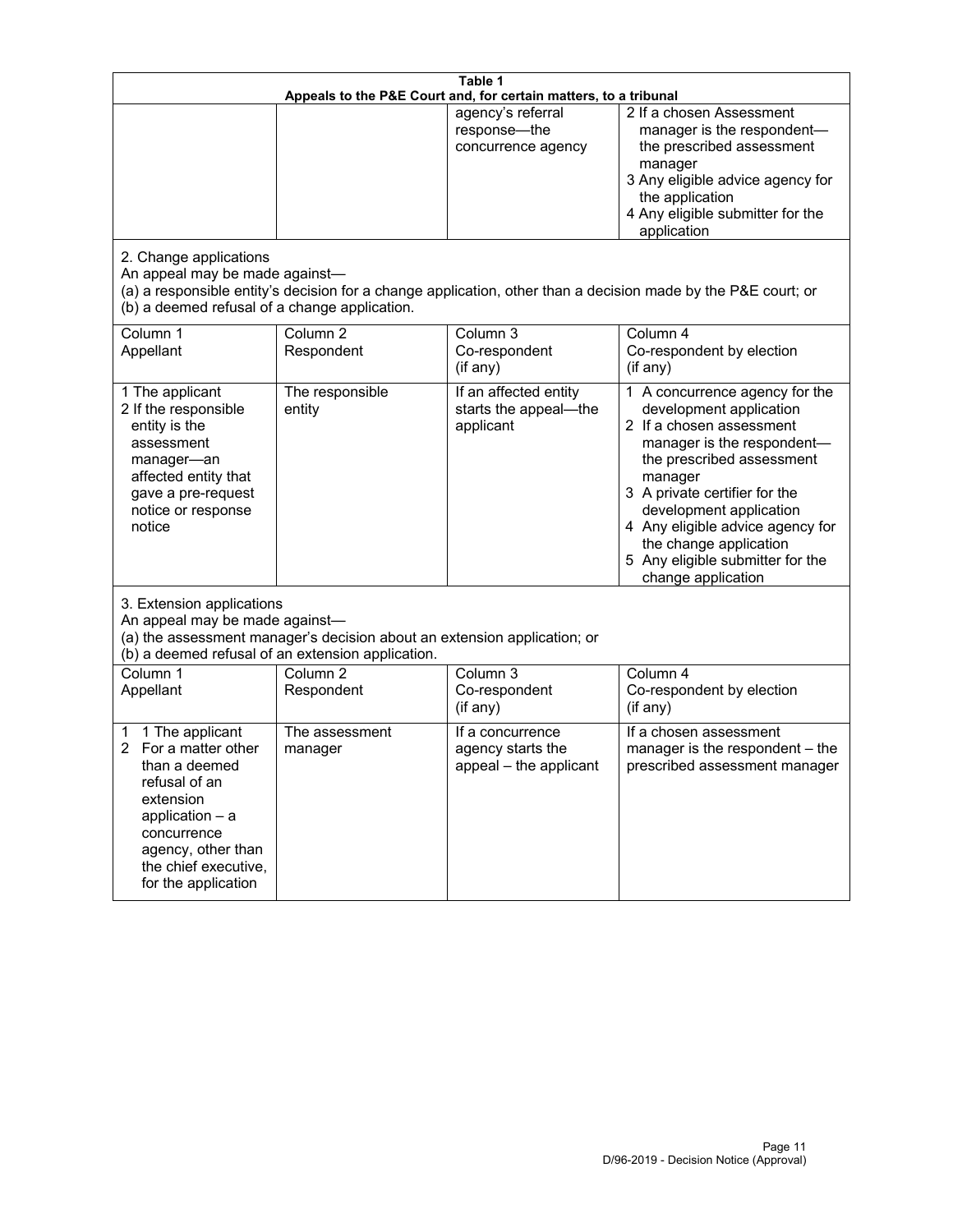#### **Table 1 Appeals to the P&E Court and, for certain matters, to a tribunal**

4. Infrastructure charges notices

An appeal may be made against an infrastructure charges notice on 1 or more of the following grounds

- a) The notice involved an error relating to
	- (i) The application of the relevant adopted charge; or

Examples of errors in applying an adopted charge –

- The incorrect application of gross floor area for a non-residential development
- Applying an incorrect 'use category', under a regulation, to the development
- (i) The working out of extra demands, for section 120; or
- (ii) An offset or refund; or
- b) The was no decision about an offset or refund; or
- c) If the infrastructure charges notice states a refund will be given the timing for giving the refund; or
- d) The amount of the charge is so unreasonable that no reasonable relevant local government could have imposed the amount.

| Column 1<br>Appellant                                    | Column 2<br>Respondent                                                    | Column 3<br>Co-respondent<br>(i f any) | Column 4<br>Co-respondent by election<br>(i f any) |
|----------------------------------------------------------|---------------------------------------------------------------------------|----------------------------------------|----------------------------------------------------|
| The person given the<br>Infrastructure charges<br>notice | The local government<br>that gave the<br>infrastructure charges<br>notice |                                        |                                                    |

5. Conversion applications

An appeal may be made against—

(a) the refusal of a conversion application; or

(b) a deemed refusal of a conversion application.

| Column 1      | Column 2                | Column 3      | Column 4                  |
|---------------|-------------------------|---------------|---------------------------|
| Appellant     | Respondent              | Co-respondent | Co-respondent by election |
|               |                         | $(if$ any)    | (i f any)                 |
| The applicant | The local government    |               |                           |
|               | to which the conversion |               |                           |
|               | application was made    |               |                           |

6. Enforcement notices

An appeal may be made against the decision to give an enforcement notice.

| Column 1<br>Appellant                      | Column 2<br>Respondent       | Column 3<br>Co-respondent<br>(if any) | Column 4<br>Co-respondent by election<br>(i f any)                                                                                                                         |
|--------------------------------------------|------------------------------|---------------------------------------|----------------------------------------------------------------------------------------------------------------------------------------------------------------------------|
| The person given the<br>enforcement notice | The enforcement<br>authority |                                       | If the enforcement authority is<br>not the local government for<br>the premises in relation to which<br>the offence is alleged to have<br>happened-the local<br>government |

#### **Table 2 Appeals to the P&E Court only**

1. Appeals from tribunal

An appeal may be made against a decision of a tribunal, other than a decision under

section 252, on the ground of—

(a) an error or mistake in law on the part of the tribunal; or

(b) jurisdictional error.

| Column 1<br>Appellant                             | Column 2<br>Respondent                                    | Column 3<br>Co-respondent<br>$(if$ any) | Column 4<br>Co-respondent by election<br>$(if$ any) |
|---------------------------------------------------|-----------------------------------------------------------|-----------------------------------------|-----------------------------------------------------|
| A party to the<br>proceedings for the<br>decision | The other party to the<br>proceedings for the<br>decision | $\overline{\phantom{a}}$                |                                                     |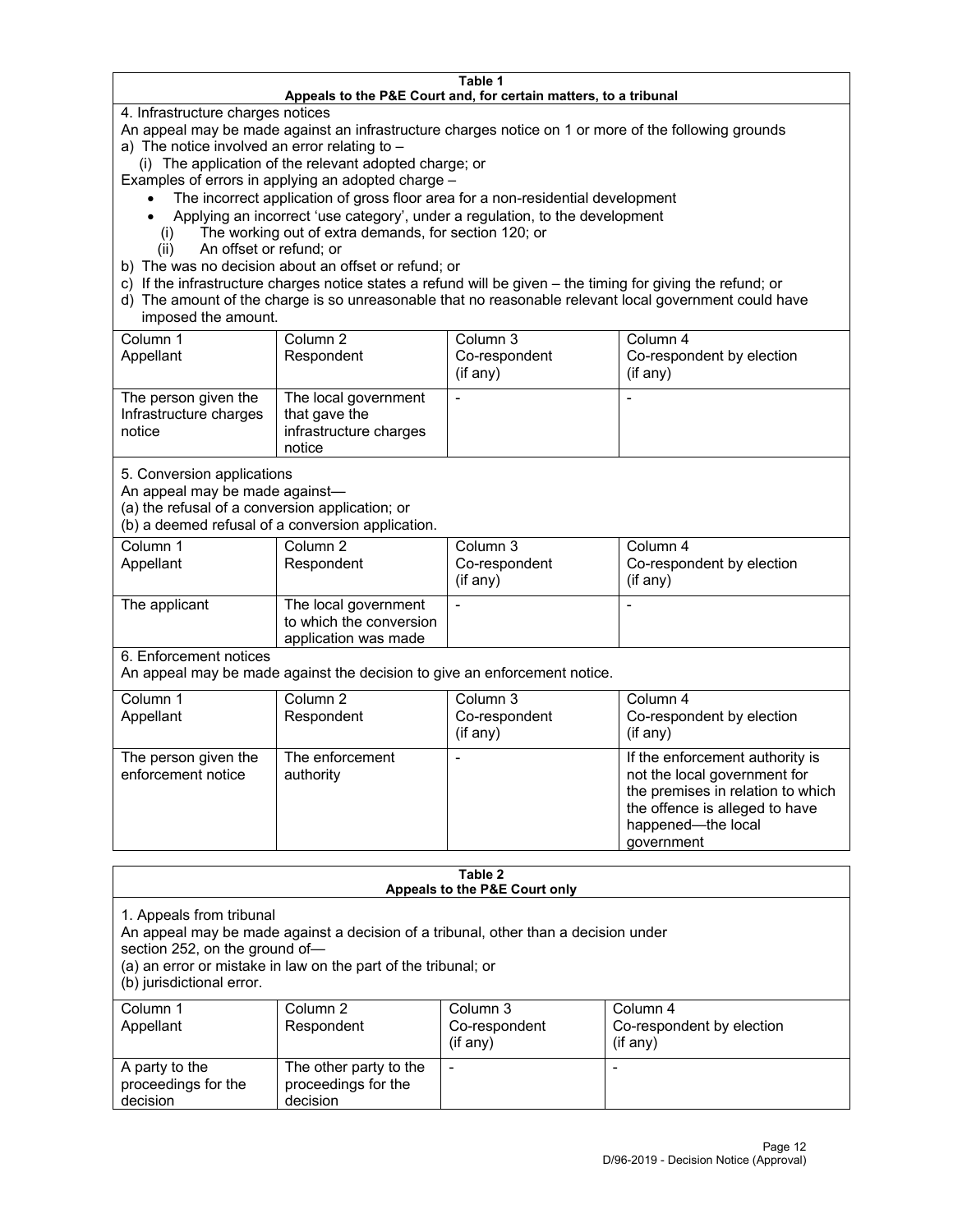#### **Table 2 Appeals to the P&E Court only**

2. Eligible submitter appeals

An appeal may be made against the decision to give a development approval, or an approval for a change application, to the extent that the decision relates to—

(a) any part of the development application for the development approval that required impact assessment; or (b) a variation request.

| Column 1<br>Appellant                                                                                                                                                                        | Column 2<br>Respondent                                                                                                     | Column 3<br>Co-respondent<br>(i f any)                                                                                  | Column 4<br>Co-respondent by election<br>$($ if any $)$ |
|----------------------------------------------------------------------------------------------------------------------------------------------------------------------------------------------|----------------------------------------------------------------------------------------------------------------------------|-------------------------------------------------------------------------------------------------------------------------|---------------------------------------------------------|
| 1 For a development<br>application-an<br>eligible submitter for<br>the development<br>application<br>2 For a change<br>application-an<br>eligible submitter for<br>the change<br>application | 1 For a development<br>application-the<br>assessment<br>manager<br>2 For a change<br>application-the<br>responsible entity | 1 The applicant<br>2 If the appeal is<br>about a concurrence<br>agency's referral<br>response—the<br>concurrence agency | Another eligible<br>submitter for the<br>application    |

3. Eligible submitter and eligible advice agency appeals

An appeal may be made against a provision of a development approval, or failure to

include a provision in the development approval, to the extent the matter relates to—

(a) any part of the development application or the change application, for the development approval, that required impact assessment; or

(b) a variation request.

| Column 1<br>Appellant                                                                                                                                                                                                                                                                         | Column <sub>2</sub><br>Respondent                                                                                          | Column <sub>3</sub><br>Co-respondent<br>(if any)                                                                        | Column 4<br>Co-respondent by election<br>(if any) |
|-----------------------------------------------------------------------------------------------------------------------------------------------------------------------------------------------------------------------------------------------------------------------------------------------|----------------------------------------------------------------------------------------------------------------------------|-------------------------------------------------------------------------------------------------------------------------|---------------------------------------------------|
| 1 For a development<br>application-an<br>eligible submitter for<br>the development<br>application<br>2 For a change<br>application-an<br>eligible submitter for<br>the change<br>application<br>3 An eligible advice<br>agency for the<br>development<br>application or<br>change application | 1 For a development<br>application-the<br>assessment<br>manager<br>2 For a change<br>application-the<br>responsible entity | 1 The applicant<br>2 If the appeal is<br>about a concurrence<br>agency's referral<br>response-the<br>concurrence agency | Another eligible submitter for the<br>application |
| 4. Compensation claims<br>An appeal may be made against-<br>(a) a decision under section 32 about a compensation claim; or<br>(b) a decision under section 265 about a claim for compensation; or<br>(c) a deemed refusal of a claim under paragraph (a) or (b).                              |                                                                                                                            |                                                                                                                         |                                                   |
| Column <sub>1</sub><br>Appellant                                                                                                                                                                                                                                                              | Column <sub>2</sub><br>Respondent                                                                                          | Column <sub>3</sub><br>Co-respondent<br>(if any)                                                                        | Column 4<br>Co-respondent by election<br>(if any) |
| A person dissatisfied<br>with the decision                                                                                                                                                                                                                                                    | The local<br>government to which<br>the claim was made                                                                     | L,                                                                                                                      |                                                   |
| 5. Registered premises                                                                                                                                                                                                                                                                        |                                                                                                                            |                                                                                                                         |                                                   |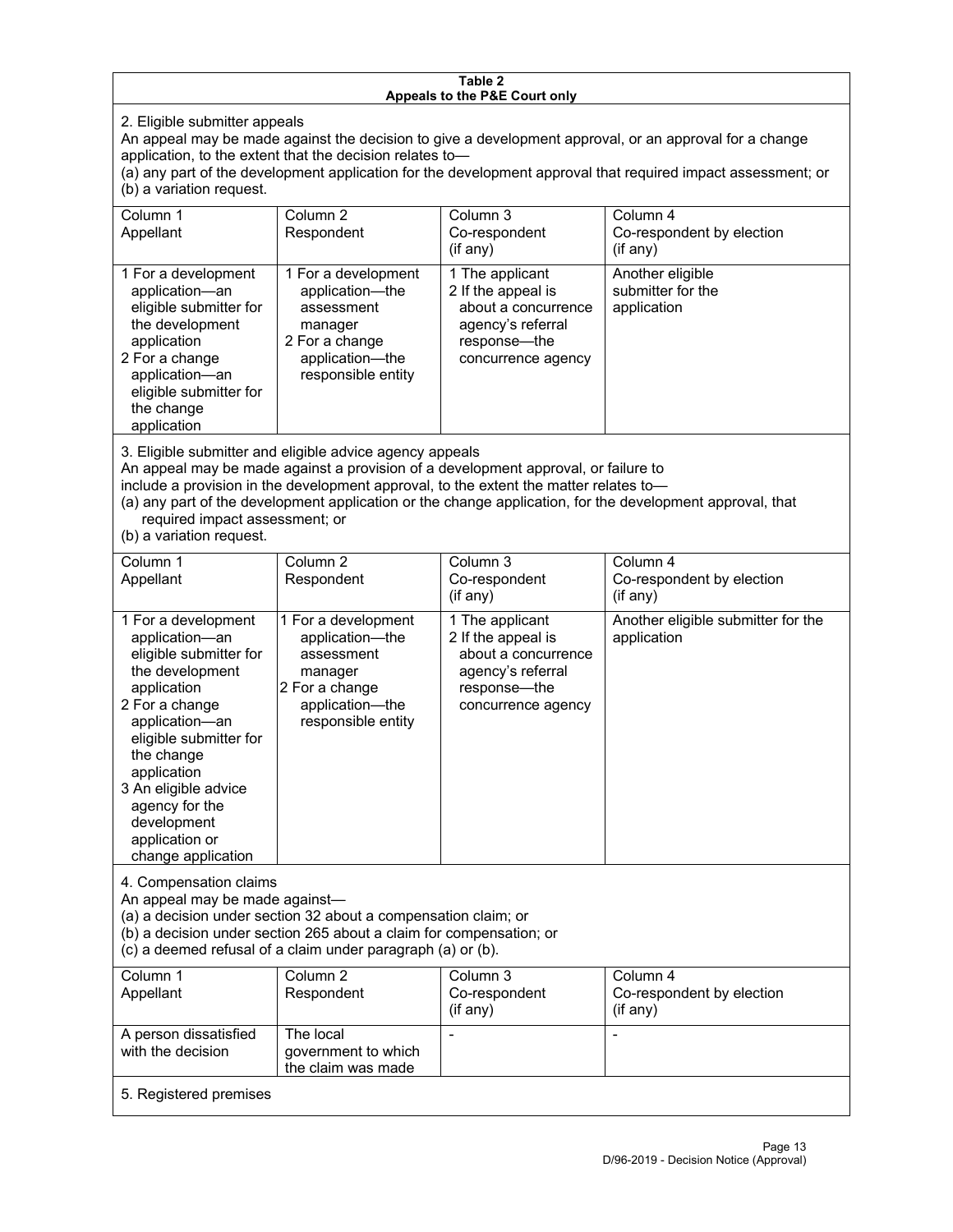| Table 2<br>Appeals to the P&E Court only                                                                                                                                                                                                                                                                             |                                   |                                                  |                                                                                                                                                                             |  |
|----------------------------------------------------------------------------------------------------------------------------------------------------------------------------------------------------------------------------------------------------------------------------------------------------------------------|-----------------------------------|--------------------------------------------------|-----------------------------------------------------------------------------------------------------------------------------------------------------------------------------|--|
| An appeal may be made against a decision of the Minister under chapter 7, part 4.                                                                                                                                                                                                                                    |                                   |                                                  |                                                                                                                                                                             |  |
| Column 1<br>Appellant                                                                                                                                                                                                                                                                                                | Column <sub>2</sub><br>Respondent | Column <sub>3</sub><br>Co-respondent<br>(if any) | Column 4<br>Co-respondent by election<br>(if any)                                                                                                                           |  |
| 1 A person given a<br>decision notice about<br>the decision<br>2 If the decision is to<br>register premises or<br>renew the<br>registration of<br>premises-an owner<br>or occupier of<br>premises in the<br>affected area for the<br>registered premises<br>who is dissatisfied<br>with the decision                 | The Minister                      | Ĭ.                                               | If an owner or occupier starts the<br>appeal - the owner of the<br>registered premises                                                                                      |  |
| 6. Local laws<br>An appeal may be made against a decision of a local government, or conditions applied,<br>under a local law about-<br>(a) the use of premises, other than a use that is the natural and ordinary consequence of prohibited<br>development; or<br>(b) the erection of a building or other structure. |                                   |                                                  |                                                                                                                                                                             |  |
| Column 1<br>Appellant                                                                                                                                                                                                                                                                                                | Column <sub>2</sub><br>Respondent | Column 3<br>Co-respondent<br>(if any)            | Column 4<br>Co-respondent by election<br>(if any)                                                                                                                           |  |
| A person who-<br>(a) applied for the<br>decision; and<br>(b) is dissatisfied with<br>the decision or<br>conditions.                                                                                                                                                                                                  | The local government              | L,                                               | $\overline{a}$                                                                                                                                                              |  |
|                                                                                                                                                                                                                                                                                                                      |                                   | Table 3<br>Appeals to the tribunal only          |                                                                                                                                                                             |  |
| 1. Building advisory agency appeals<br>An appeal may be made against giving a development approval for building work to the extent the building<br>work required code assessment against the building assessment provisions.                                                                                         |                                   |                                                  |                                                                                                                                                                             |  |
| Column 1<br>Appellant                                                                                                                                                                                                                                                                                                | Column <sub>2</sub><br>Respondent | Column 3<br>Co-respondent<br>(if any)            | Column 4<br>Co-respondent by election<br>(if any)                                                                                                                           |  |
| A building advisory<br>agency for the<br>development application<br>related to the approval                                                                                                                                                                                                                          | The assessment<br>manager         | The applicant                                    | 1 A concurrence agency for the<br>development application<br>related to the approval<br>2 A private certifier for the<br>development application<br>related to the approval |  |
| 3. Certain decisions under the Building Act and the Plumbing and Drainage Act<br>An appeal may be made against a decision under-<br>(a) the Building Act, other than a decision made by the Queensland Building and Construction Commission; or<br>(b) the Plumbing and Drainage Act, part 4 or 5.                   |                                   |                                                  |                                                                                                                                                                             |  |
| Column 1<br>Appellant                                                                                                                                                                                                                                                                                                | Column <sub>2</sub><br>Respondent | Column 3<br>Co-respondent<br>(if any)            | Column 4<br>Co-respondent by election<br>(if any)                                                                                                                           |  |